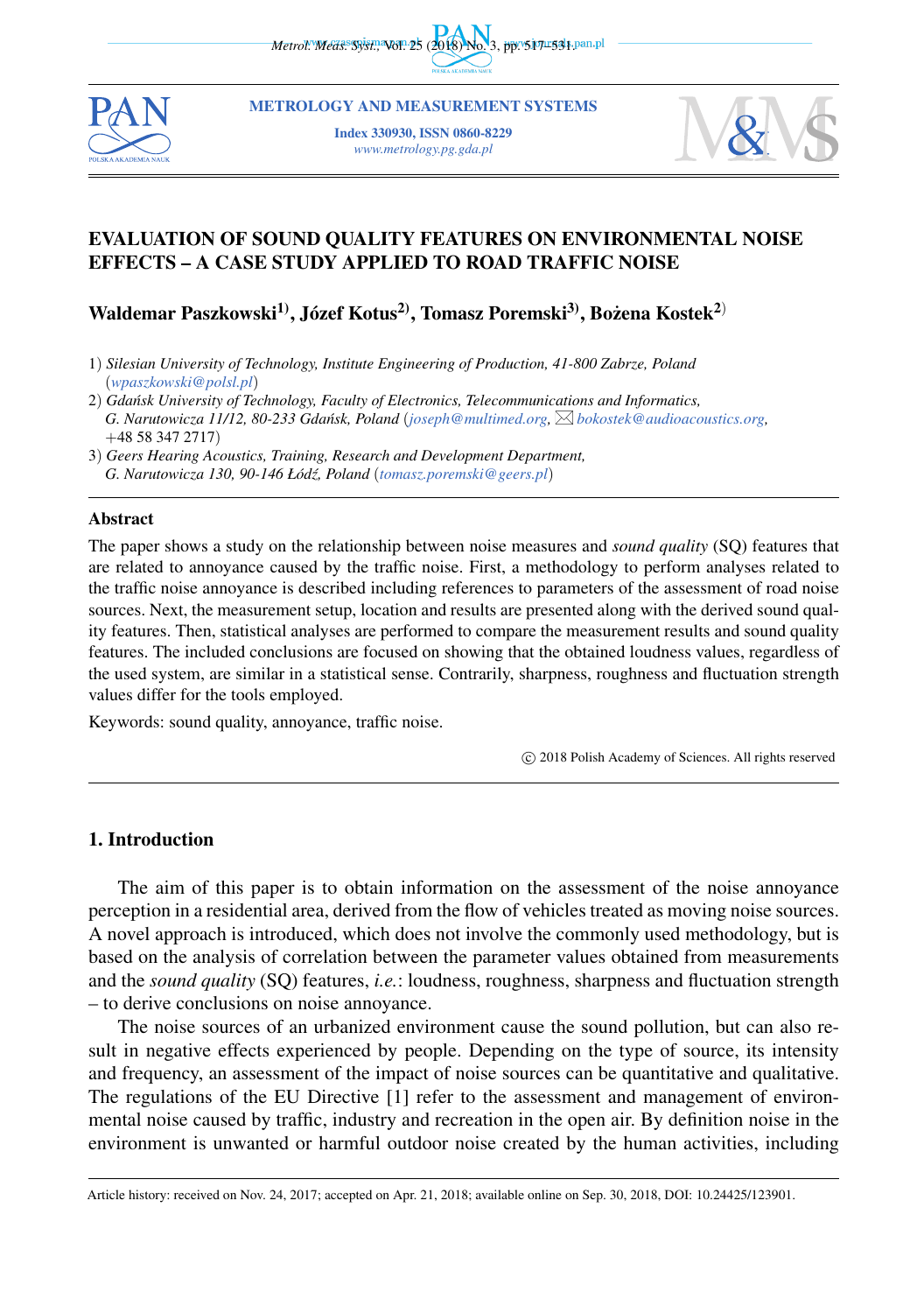the traffic noise. According to art. 7 of the Directive [1], the requirements for the preparation of strategic noise maps have been specified as part of the noise assessment and management.

Depending on the type of road noise sources and their traffic parameters, we are dealing with a diverse impact on recipients. The impact depends on many variables concerned with the relationship: noise source – propagation path – receiver. With regard to the duration of acoustic signals, this relationship depends not only on the psychophysical characteristics of the noise sources, but it is associated with the environment characteristics such as: the distance between the source and the receiver, the density of buildings, the acoustic properties of reflecting and absorbing surfaces. For modelling the traffic noise, the data of selected elements of digital maps, which are related to sources, infrastructure, buildings, and other map features potentially influencing the environmental noise are used [2].

Due to the diversity of noise sources and the areas in which they are present, various relevant indicators of noise hazard assessment have been introduced, *i.e.*: short-term indicators of equivalent sound:  $L_{AeqD}$ ,  $L_{AeqN}$  and day-evening-night long-term indicators of noise level  $L_{DWN}$ , as well as indicators of noise level at night time  $L_N$  [1, 3, 4].

An example of a distributed noise monitoring system based on a wireless acoustic sensor network is shown in the work of Garcia *et al.* [5]. This methodology is applied to the study of the spatial evolution in time of the noise pollution. Such an approach requires a selection of technical, legal and organizational solutions, that minimize acoustic hazards in the analysed areas [6]. To determine the global assessment of noise indicators in an area to be analysed, it may be necessary to acquire also the demographic data – population density, data on the location of health and educational facilities, which should be protected against noise, such as schools, hospitals *etc*. [7–10].

Acoustic maps are characterized by uncertainty, which is usually related to the accuracy of mapping of the studied area and the quality of acoustic calculations. Uncertainty may also result from the acquisition of incorrect input data, an incorrect calculation method, errors in numerical calculations or validation/verification of computational models. Based on generated calculation results, the information on possible dispersion of estimated levels of the noise hazard is obtained, what proves to be significant in the tasks of the environmental protection programs and in estimation of investment costs. In particular, the accuracy and timeliness of acoustic maps also depend on non-acoustic data. These include parameters characterizing density of road, rail and air traffic, which can be determined simultaneously with the acoustic measurements or obtained from the external resources [10–12]. Uncertainty of acoustic maps is additionally emphasized by the aspects of establishing the uniform time, or ensuring the stability of meteorological conditions during acoustic measurements [10]. Finally, another aspect of uncertainty in the road traffic noise modelling is related to the technical conditions of the pavement, the density of traffic and the average speed of traffic flow. In addition, some of such data are usually evaluated subjectively [9]. Moreover, the use of *information technology* (IT) in the noise pollution assessment is visible [13, 14]. This is especially important with regard to the impact of temporal aspects of environmental noise of cities. To show variability of noise sources intensity, in selected periods of a year, week or day several aspects should be taken into account. For example:

- some sections of the road can be more frequented during weekends;
- noise maps do not include the maximum daily/hourly values of sound level, which may be diverse;
- models of noise sources do not include specific acoustic effects, such as sounds of brakes, sounds of emergency vehicles, honking sounds etc.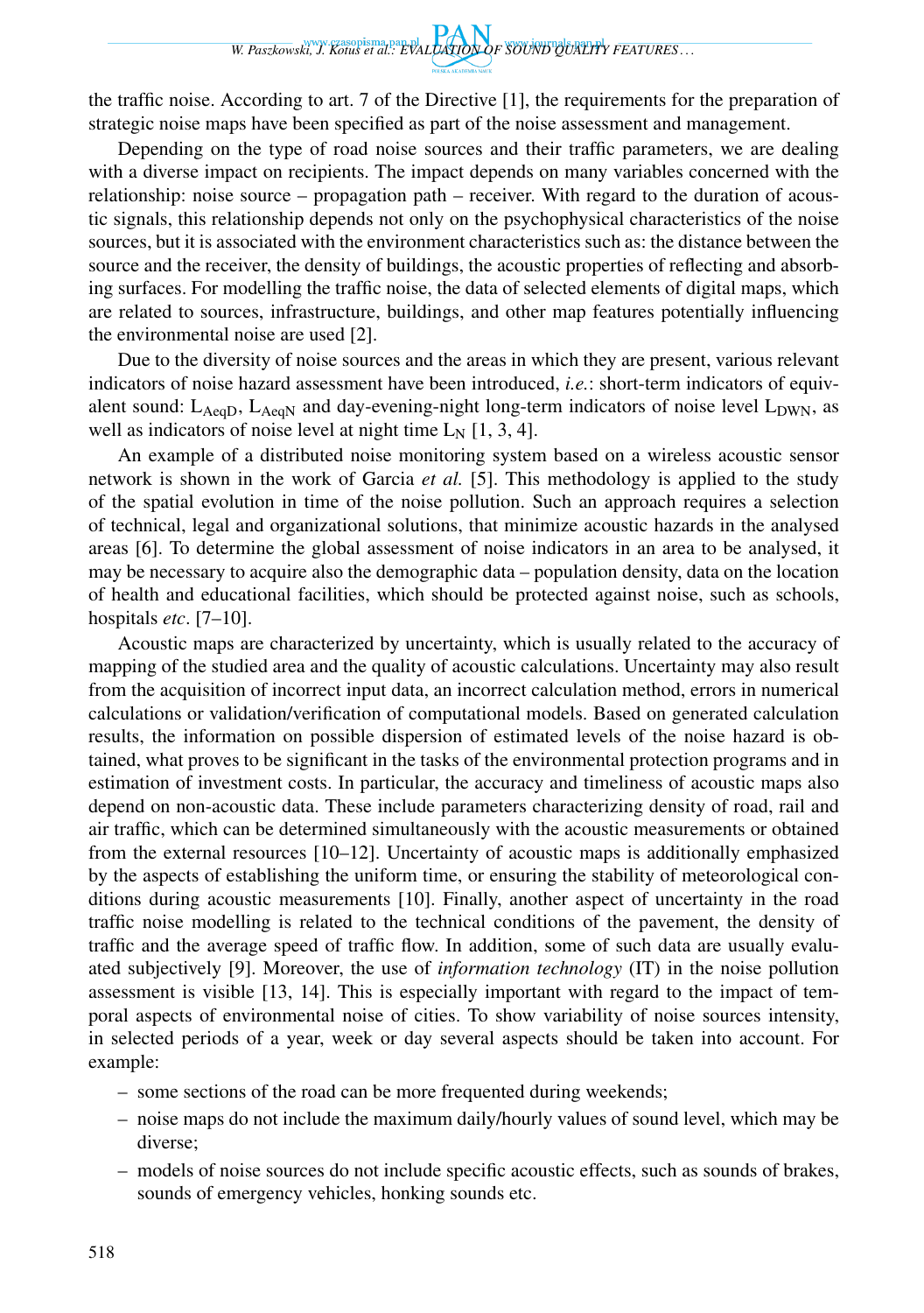

Modelling of acoustic phenomena for the forecasting of environmental noise consists, among others, in determining the relationship between the features characterizing the sound field, and the parameters characterizing the sound source and propagation conditions. On the other hand, in the noise hazard assessment, the relationship between the type of terrain and the quantitative indicators of noise assessment are to be taken into consideration. In addition, the Directive [1], specifying the guidelines for the development of acoustic maps, refers to the assessment of the impact of harmful results of noise. Accordingly, in assessing the effects of noise on populations, there should be applied the noise dose-consequence relationship. Although there are currently no developed standards for the noise dose-effect factors, in the future they are planned to be based on the relationship between annoyance and  $L_{den}$ ,  $L_{night}$  for, among others, the vehicular traffic noise. According to [1], the annoyance is defined as the degree of discomfort for the community, which was established on the basis of research results in the field. Unfortunately, in this document, there is no recommendation on a model of its representation, as well as a way of obtaining it.

The results of the research conducted by Kaczmarek and Preis on the perception of sound phenomena in the environment indicate the importance of sound quality features that express subjective impressions of the received acoustic signals [15]. The methods used to assess the noise annoyance of moving sound sources, derived from objective and psychoacoustic annoyance formulae, do not take into account the time variability of all sound quality features [16]. It is assumed in these formulae that loudness is the primary noise annoyance factor. What is also taken into consideration is the importance of the duration of the sound event of a source above the background noise [15]. The methods used are some approximation of the annoyance assessment, conditioned by the accepted assumptions and simplifications, that rely on modelling the psychoacoustic assessment of sound quality. The authors of this paper showed however a limited use of these models because they do not always confirm the test results obtained in laboratory conditions. These results indicate, among others, the diversity of values received within the ICBEN (*International Commission on Biological Effects of Noise*) scale, in relation to the psychoacoustic annoyance, due to shaping sound sharpness [15].

The annoyance caused by the road noise is also reported in other research studies in the literature [17, 18]. They show that the type of noise annoyance scale and the aspects of its presentation and other contextual factors may affect the self-reported noise annoyance. This means that the subjective aspect of the noise road annoyance is very important. Méline *et al.* found that the resulting annoyance may depend on individual/neighbourhood socio-demographic factors [18]. Based on their study, they suggest that it is useful to take into account not only the exposure to the transportation noise in a residential neighbourhood but also at a residence, as well as the socioeconomic characteristics of a residential neighbourhood to explain variations in the subjectively perceived annoyance due to the road traffic in the neighbourhood. A recent work by one of the authors and his collaborators studied the problem of noise modelling of industrial and communication sources using data-mining algorithms, which help while dealing with many factors underlying noise assessment [19–21].

This paper is organized as follows: Section 2 describes the proposed methodology , focusing on the road noise source assessment measures, taking into account the road surface. Then, the measurement setup, location and measurement results are presented in Section 3. In Section 4 the parameters and SQ features derived from the measurements by a Pulse Reflex meter are compared with those obtained with the LabView. This Section includes also statistical analyses performed on the basis of the obtained results. Finally, the conclusions derived from this study are shown.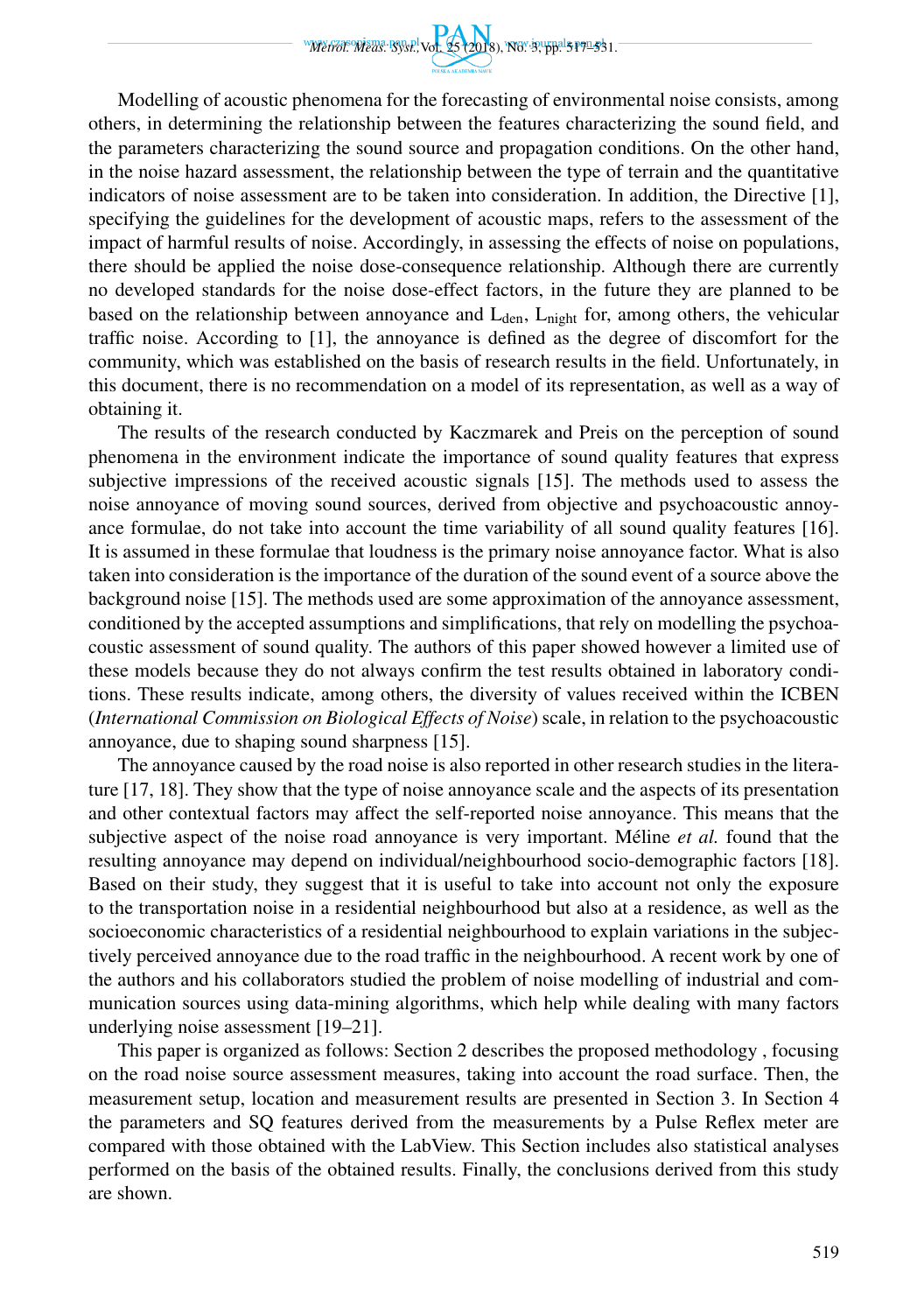# 2. Methodology

The issues undertaken in the paper involve trying to find the relationship between the psychophysical sound assessment and the evaluation of impressions of sound perception, in multifamily housing areas.

The research undertaken by the authors is aimed at assessing the psychophysical features of sound for the purpose of estimating the sound perception. It is part of a larger research framework investigating the usability of SQ features and annoyance, and it involves several stages. The paper concerns the first phase of this framework, which includes the analysis and assessment of psychophysical features of sound in selected areas of the environment being at risk of noise pollution. The next phase of research is to be directed at the assessment of perception of recorded signals. Therefore, the aim of the recordings was to collect the real audio material reflecting the auditory sensations, which a person on a sidewalk in an immediate vicinity of a busy road is exposed to. The material is supposed to be used in the future for subjective assessment of the nuisance of road noise using the method of loudness scaling.

As already mentioned, the essence of this study does not concern estimating the effects of noise annoyance, according to the commonly used methodology, but it involves obtaining information on the assessment of the noise perception in a residential area, extracted from the flow of vehicles. The problem of acoustic comfort assessment is important because of the universality of the harmfulness of noise to the population, caused by the impact of the movement of vehicles in long periods of time. It is assumed that in the study of psychophysical assessment of sound, the following features will be considered:

- physical:  $L_{Aeq}$ ,  $L_{AFmin}$ ,  $L_{AFmax}$ ,  $L_{Cpkmax}$ ;
- sound quality: loudness, roughness, sharpness and fluctuation.

As a starting point for acoustic measurements, reference points in a urbanized environment impacted by the road traffic noise should be chosen. The same measurement procedure should be applied independently of acoustic event types and locations according to the guidelines of the Ministry of the Environment [22]. It was established that for the purpose of determining the physical sound parameters and sound quality features the acoustic signals need to be recorded. The duration of the recording was set to 5 minutes. The measurements were oriented towards the harmful effects of noise; that is why they were made as explained in Subsection 3.3, *i.e.* at the head height of a potential passer-by and halfway up the width of the sidewalk. In the performed analysis there were determined the sound quality assessment features and their correlation, as presented further.

Because of the specifics of varying noise sources, the issue becomes further complicated, due to the occurrence of variations in energy in time. Considering the volatility of this energy, this becomes an additional problem in modelling the assessment of noise annoyance.

In this study variability of the acoustic density of vehicle traffic, which depends not only on the stream and the type structure of the vehicles, but also on the type and condition of the road surface are to be taken into account. The noise level depends not only on the acoustic power of a source itself but also on the relation of the factors related to the locations of the source and the receiver. To generalize, regardless of the type of vehicle or group of vehicles the impact of noise sources' emission on people is undesirable and in consequence may be annoying [17].

Individual evaluation of the impact of noise sources in connection with the specificity of the context of its perception makes it difficult to perform a representative noise annoyance assessment. In addition, the problem of changes of the location of a source over time is imposed on these conditions [18]. Loudness, as a primary measure of sound quality, exhibits non-linearity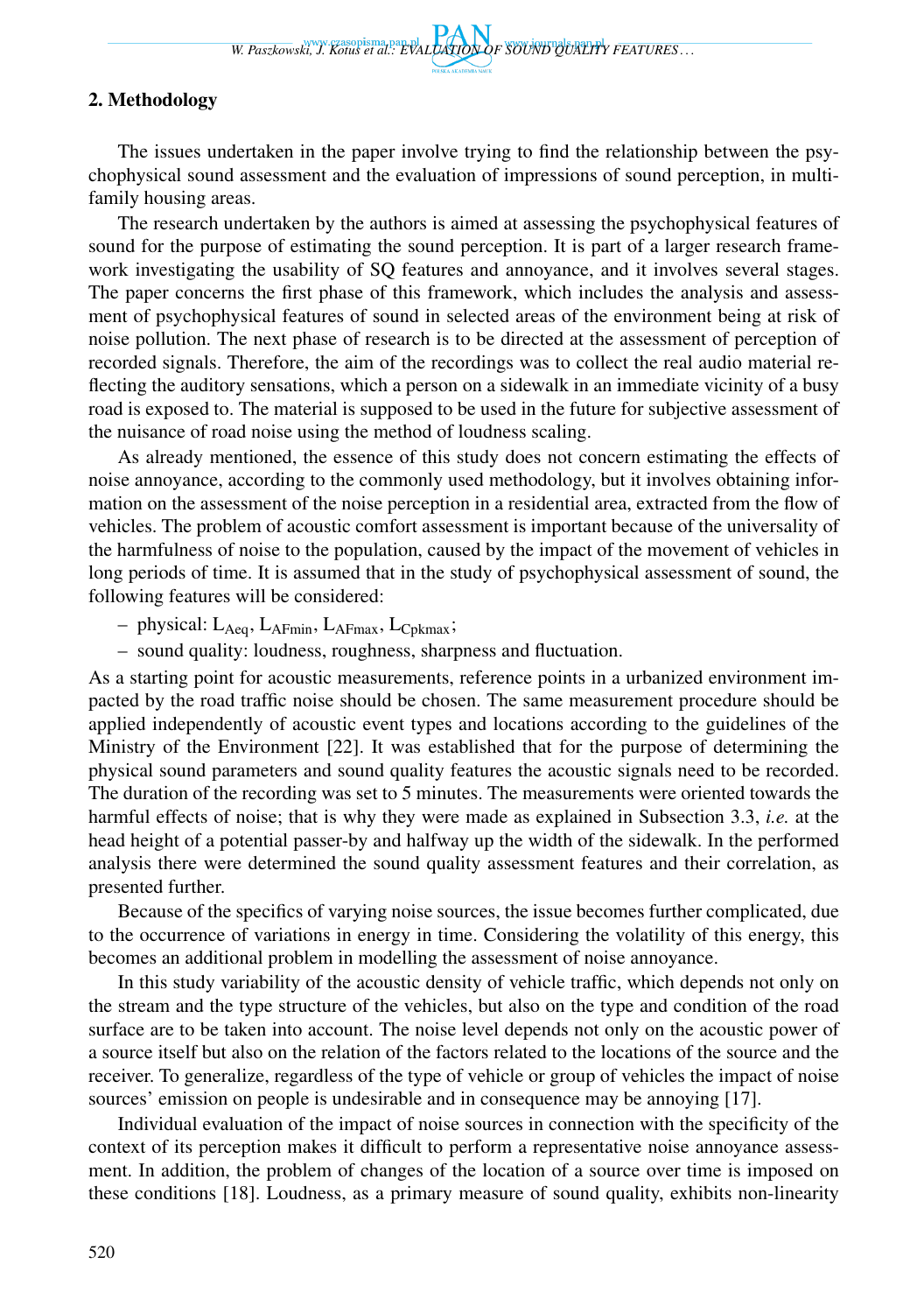

of the sound level as a function of frequency and sound level. Shaping up loudness for timevarying sounds varies in relation to the sound level and depends on the duration of sound [23]. In the used models of the loudness assessment, percentile measures  $N_5$ ,  $N_{10}$  in relation to the duration of sound were proposed [16, 24]. However, using either of these two models, brought no satisfactory estimation of loudness.

As already mentioned, the basic psychoacoustic measure of the annoyance assessment of time-varying sounds is loudness, which is a standardized measure according to [25]. While loudness of stationary sounds has been standardized for decades, the standards for sharpness of stationary sounds [26] and for loudness of time-varying sounds [25] were published in 2009 and 2010. The standard for roughness of time-variant sounds was presented in 2013 [27] and a new ISO standard for loudness – in 2017 [28].

Moreover, the non-linear nature of loudness, corresponding to the time-varying sounds, makes it difficult to determine the resultant loudness. In accordance with the standard [25], the timevarying loudness is determined by analysis of 1/3 octave spectrum, using the exponential average, with a time constant of 2 ms. The calculations are carried out in the critical bands, taking into account the phenomenon of masking. Additional features, *i.e.* sharpness and tonality are standardized only for stationary signals. Other features, *i.e.* roughness and fluctuation strength are determined based on the adopted procedures, but they are not standardized features. The roughness is the ear impression associated with the speed of amplitude modulation (15–300 Hz). Works on the development of the roughness standardization are in progress. The fluctuation strength is associated with the amplitude depth and is perceived when the modulation frequency is below 20 Hz. The perception of sounds depending on the time structure, amplitude or frequency changes may also vary with unchanged (constant) loudness.

For the purpose of analysing the sound quality features of recorded traffic noise samples (containing road characteristics), specialized signal processing tools: LabView and Pulse Reflex were used. According to the documentation provided by the LabView system [29] the sound quality features are determined by the following procedures:

- time-varying loudness according to [25]. This algorithm measures the 1/3 octave spectrum using exponential averaging with a 2 ms time constant, combines the fractionaloctave bands into critical bands, and applies temporal and spectral masking;
- roughness the roughness algorithm measures energy in 24 Barks, computes and filters the envelope of the signal in each band, measures the amplitude modulation of each envelope, and then weights the level in each band using both the modulation index of that band and a frequency-dependent weighting function;
- sharpness the sharpness algorithm computes sharpness from the sound pressure signal waveform, the 1/3-octave band spectrum calculated over the frequency range 25 Hz to 12.5 kHz, or the specific loudness. This algorithm normalizes the specific loudness spectrum by the total loudness and weights the spectrum according to frequency;
- fluctuation strength is measured in terms of energy in 47 overlapping Bark bands, computes and filters the envelope of the signal in each band, measures the amplitude modulation of each envelope, and weights the level in each band using a frequency-dependent weighting function. The algorithm examines modulations between 0 to 30 Hz, with a special emphasis on those near 4 Hz.

The SQ features calculated by the Pulse Reflex system are given further on in Section 4.

It is assumed that the obtained results of sound quality features along with the evaluation of traffic noise perception in laboratory conditions are to be used to construct a model of the noise nuisance caused by the impact of moving sound sources.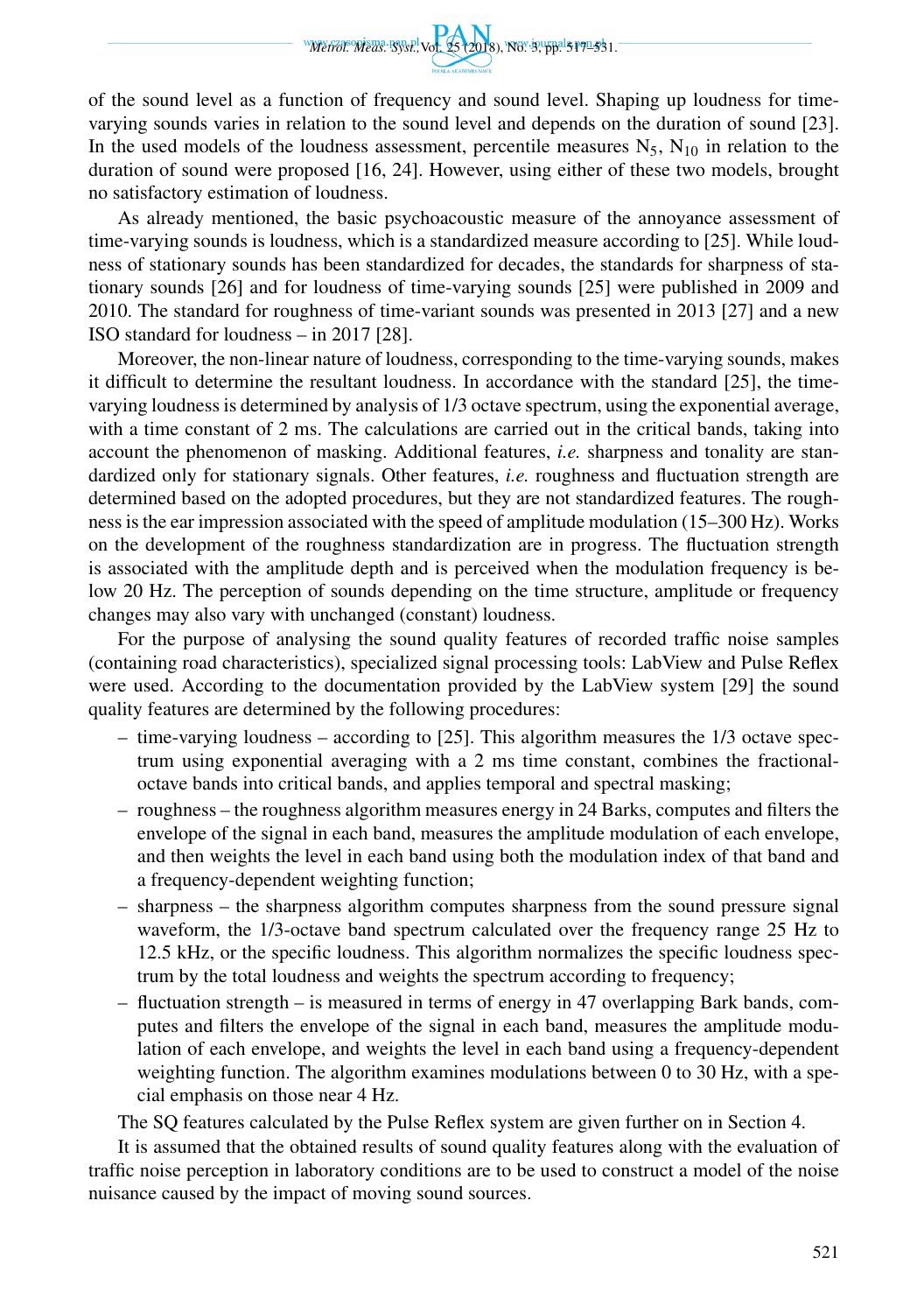W. Paszkowski, J. Kotus et al.: EVALUATION OF SOUND OUALITY FEATURES ...

# 3. Measurements

The aim of the measurements was two-fold, first of all it was to collect the audio data for analysis of the noise indicators, and secondly – as already mentioned – to gather the sound material reflecting the noise annoyance. The latter goal is to be fulfilled in the future study of subjective assessment of the nuisance of traffic noise using the method of loudness scaling. It is worth emphasizing that the measurement results are not employed to assess noise in assigned locations in accordance with the reference conditions [3]; they will only be used – in the future study of subjective listening – to replicate in laboratory conditions the acoustic situations occurring in an immediate vicinity of the road. This is to ensure that the same acoustic energy of the audio material is obtained while playing it from a loudspeaker in free-field conditions. Therefore, it was an intentional decision taken by the authors not to set a microphone in accordance with the reference conditions, as the primary objective was to obtain the most realistic audio recordings to be assessed by listeners evaluating the noise annoyance.

# *3.1. Measurement setup*

The following set of equipment was used for recording and measurements:

- a sound Level Meter Brüel & Kjær 2238 Mediator;
- Brüel & Kjær Free-Field Microphone 4188;
- Zoom Handy Sound Recorder H4n;
- a microphone stand;
- Brüel & Kjær Calibrator type 4231.

Prior to the recordings and measurements, the whole setup was calibrated. The recordings and measurements were made simultaneously. The microphone with the meter was put on the stand and placed along the traffic lane. The audio signals were recorded on the separate recorder in a lossless WAV format. The signal source for the recorder was the line output of the sound level meter. In this way, a signal coming from the measurement microphone was used in parallel for both the measurement and the recording. The recording and measurement periods were set to 5 minutes. The recorded material was then used to select 10 short sound samples for which the SQ parameters were to be calculated. The acoustic parameters of sound measured during the recording of audio material would only be used to replicate an acoustic situation in laboratory conditions and would not be used to assess the noise annoyance in this environment.

### *3.2. Measurement location*

The acoustic measurements and recordings were made in Gliwice during a weekday, between 11.00 a.m. and 1.00 p.m. Two locations, where residents particularly complained about the nuisance of street traffic, were selected for the measurement. The characteristics of measurement and recording locations (A) and (B) are described below:

(A) 13a Dolnych Wałów Street

- pavement (road surface): cobblestone, two-way, single carriageway, road width: 8.7 m, sidewalk width: 2 m;
- the distance from the sidewalk to the first building line: 0;

(B) 10a Kozielska Street

- pavement (road surface): tarmac, two-way, single carriageway, road width: 8.4 m, sidewalk width: 4.1 m;
- the distance from the sidewalk to the first building line: 0.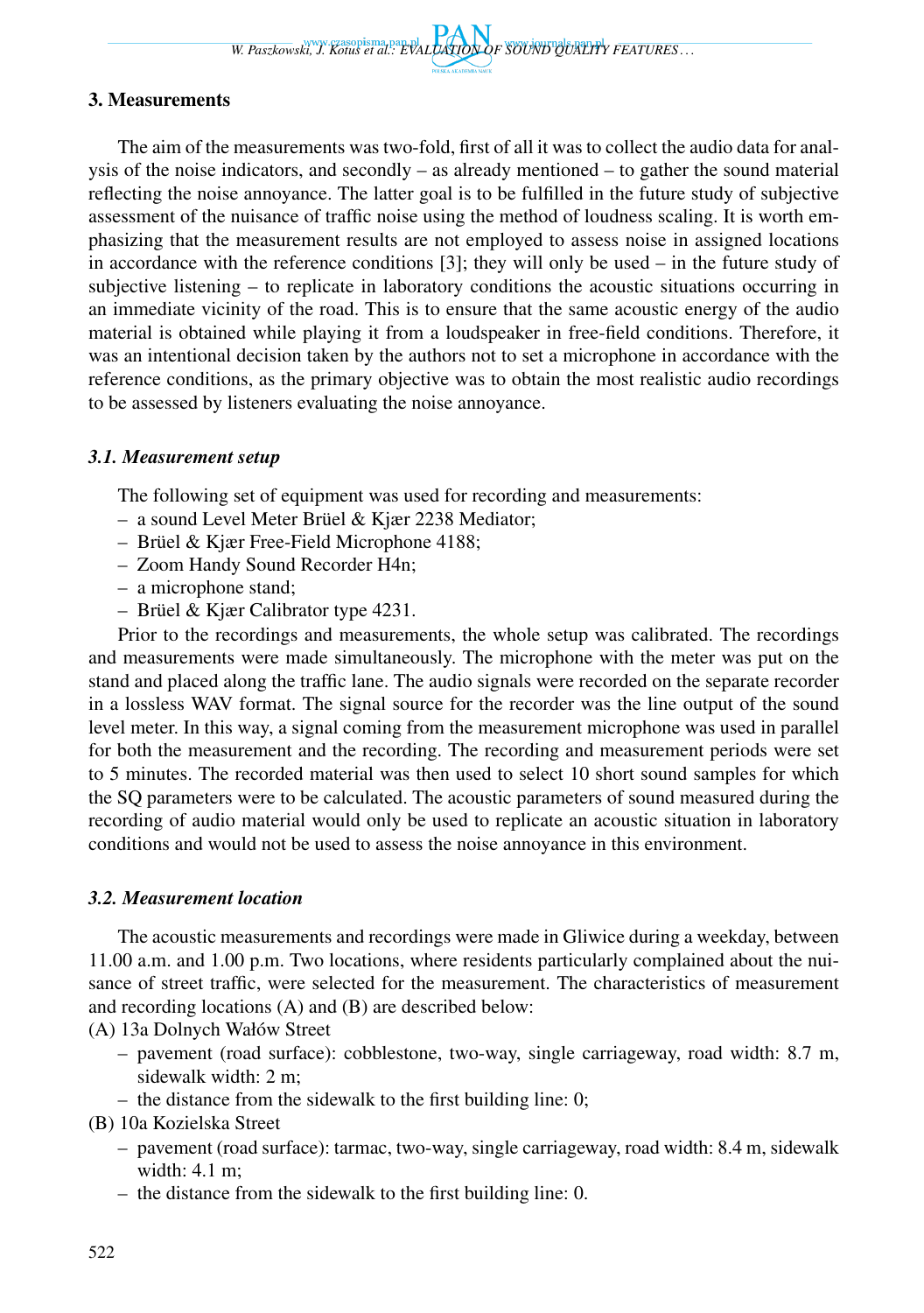

These locations were selected intentionally, mainly for the type of pavement as well as the traffic density. The traffic of passenger cars was characterized by similar values of intensity and speed (about 40 km/h) in the points examined. In particular, the road surface in the (A) measurement point was made of sharp-edged cobblestones, whereas in the (B) measurement point – of tarmac. During measurements the road surfaces were dry and meteorological conditions were satisfactory. In addition, these points have features that differentiate them from other locations. There are two- and three-storey buildings in the immediate vicinity of the roads, which constitutes specific duct- or canyon-like configurations of both locations.

## *3.3. Measurements and results*

The aim of the recordings was to collect the real research material reflecting the auditory sensations which a person on a sidewalk in an immediate vicinity of a busy road was exposed to. The material was supposed to be used in the future for the subjective assessment of the nuisance of traffic noise using the method of loudness scaling [15, 30]. During the recordings and measurements, the microphone was placed on the stand at a height of 170 cm, which is a head height of a potential adult passer-by, and halfway up the width of the sidewalk, *i.e.* in a place where the pedestrian traffic is normally the heaviest. The recordings and measurements were one-off, with no repetition. It is worth emphasizing that the obtained measurement results will not be used to assess noise in the assigned locations in accordance with the reference conditions [22]; they will only be used to replicate in laboratory conditions the acoustic situations occurring in an immediate vicinity of the road.

The parameters measured during a recording session were as follows:

- equivalent sound pressure level  $(L_{\text{Aeq}})$  corrected by curve *A* (equivalent continuous level for a measurement as defined by IEC61672, freq. weighting *A*);
- $-$  minimum sound pressure level ( $L_{\text{AFmin}}$ ) corrected by curve *A* averaged exponentially with a time constant F (min value detected within the elapsed time, freq. weighting *A*);
- maximum sound pressure level (LAFmax) corrected by curve *A* averaged exponentially with a time constant F (max value detected within the elapsed time, freq. weighting *A*);
- peak sound pressure level  $(L_{\text{Cokmax}})$  corrected by curve *C* (max peak level detected within the elapsed time, freq. weighting *C*);
- reference pressure:  $20 \mu Pa$ .

In this way, two (location-based) five-minute sound files were prepared. The values of acoustic parameters derived from the measurements are shown in Table 1.

| <b>LOCATION</b> | <b>NUMBER OF CARS</b> | $L_{Aeq}$ [dB]   | $L_{\text{AFmin}}$ [dB] | $L_{\text{AFmax}}$ [dB] | dB<br>$L_{\rm Cpkmax}$ |
|-----------------|-----------------------|------------------|-------------------------|-------------------------|------------------------|
| $\Gamma$        |                       | 72.7<br><u>.</u> | 53.1                    | 86.1                    | 103.5                  |
|                 |                       | 70.4             | 49.9                    | 81.8                    | 98.8                   |

Table 1. The values of acoustic parameters of five-minute sound files and the numbers of vehicles passing the locations during the measurements.

The  $L_{Aeq}$  level as well as other maximum values obtained in location (B) – tarmac pavement are lower than those in location  $(A)$ , although the traffic in  $(B)$  was heavier than in  $(A)$ . The lowest level of 49.9 dB was recorded also in location (B), and it was a situation with no car traffic in the street while performing the measurement.

The obtained sound files constitute the basis for future subjective tests that will be used to evaluate the sound quality measures and to determine the traffic noise annoyance in laboratory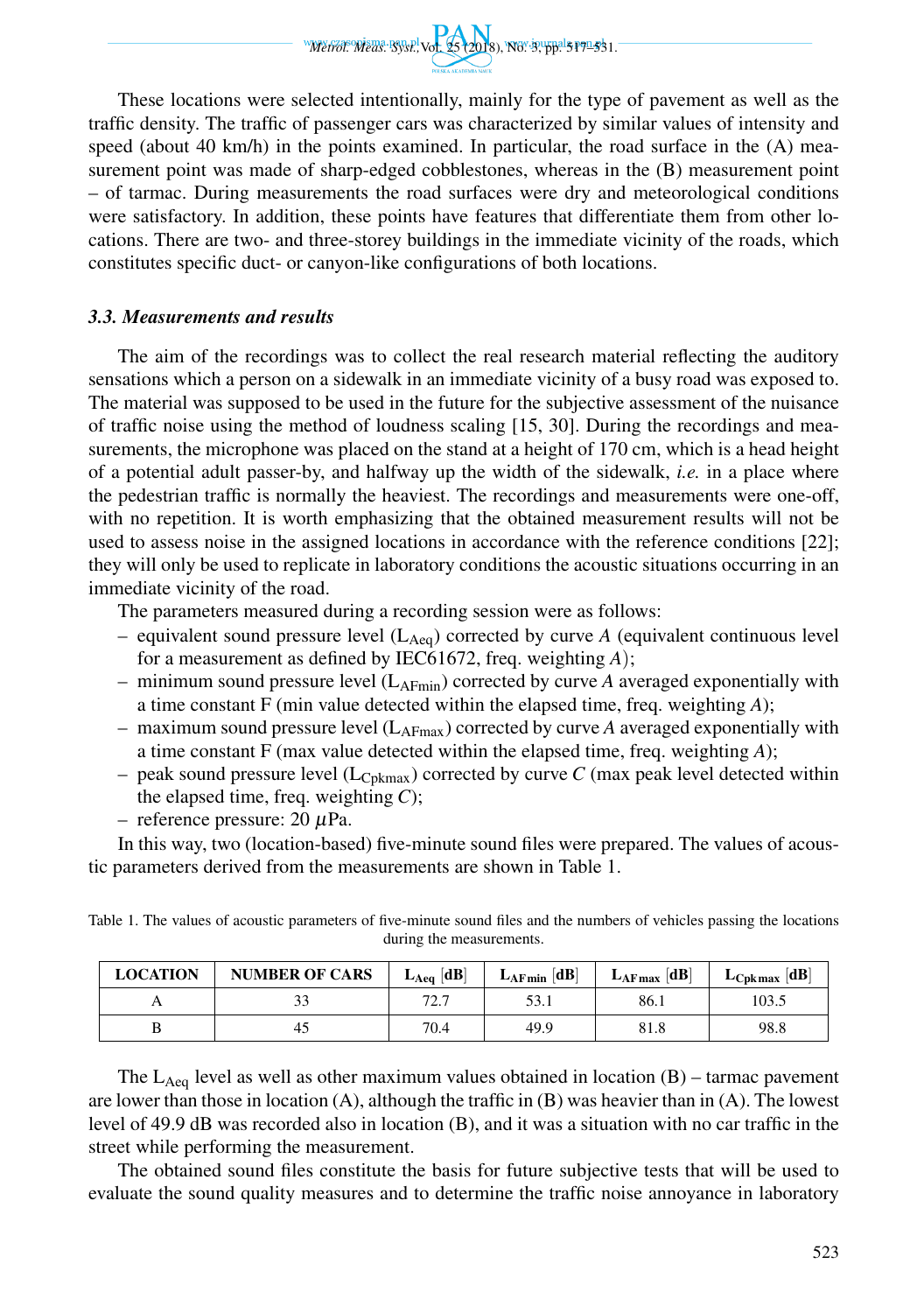*W. Paszkowski, J. Kotus et al.: EVALUATION OF SOUND QUALITY FEATURES . . .*

conditions. This assessment will involve persons with normal hearing as well as hearing-impaired ones. Due to the fact that some elderly persons will also be part of the assessment team, it has been decided to select short samples so that they are not tiresome for them. For this reason, only ten 10-second excerpts were selected from each (location-based) 5-minute file. The length of sample was defined in this way because the whole acoustic event stays within this time limit, *i.e.* from the moment a vehicle arrives, till it departs.

As previously mentioned, the lowest level of the background noise (ambient noise) in the locations was 49.9 dB. After analysing the audio material, it turned out that passing vehicles generated the minimum equivalent sound pressure level of 51.3 dB. The maximum level obtained was 86.1 dB. Taking into account the range of sound level in the locations, it was decided that the selected samples would be divided into five values, so that their equivalent levels could correspond to one of the five values, *i.e.*: 56, 62, 68, 74, 80 dB. Based on this assumption, all the samples could be distributed to five classes differing from each other by 6 dB. This was to ensure that the auditory sensations coming from individual samples may be clearly differentiated.

#### 4. Comparative analysis of results

The aim of the statistical analysis was to compare the values of features obtained with the Pulse Reflex meter with those from the LabView. For this analysis 10 calibrated 10 s signal samples (five samples from (A) location and five samples from (B) location) in classes  $L_{Aeq}$  = 56*−*80 dB(A) were chosen. The details of the calibration process are contained in Subsection 3.3. The SQ features derived from the Pulse Reflex system, version 21.0.0.567, were calculated as follows [31, 32]:

- time-varying loudness (50 ms) according to DIN 45631 [25] and Zwicker (1989) [24];
- sharpness (50 ms) with methods [24, 32], according to Zwicker; Bismarck [33];
- roughness (250 ms) according to Zwicker *et al.* [34];
- fluctuation strength (1 s) according to Zwicker *et al.* [34].

The SQ features obtained from the LabView system were determined according to the applied calculation algorithms, *i.e.* [31]:

- loudness varying in time  $(2 \text{ ms})$  according to DIN 45631 [25];
- sharpness (40 ms) according to [31];
- roughness (500 ms) according to the Aures' method [31];
- *fluctuation strength* (FS) (500 ms) according to the time history of sound signal pressure. Fluctuation strength uses the Aures' method except that it focuses specifically on signal variations with very low modulation frequencies. The algorithm examines modulations between 0 and 30 Hz, with a special emphasis on those near 4 Hz.

For both systems the analysis in the frequency domain was performed in the range of 1–24 Bark with a resolution of half of Bark.

In order to perform a comparative analysis of SQ features, the power spectral density estimate (periodogram) was used, due to the different time window lengths in the Pulse Reflex and Labview systems. The length of the SQ feature time window from Labview was adjusted to the length of the time window in the Pulse Reflex program to assure time synchronization. The Hamming window was used.

#### *4.1. Direct comparative analysis in time domain*

10 samples of cumulative values of sound quality in the frequency bands corresponding to the classes of location (A) and location (B) of Pulse Reflex and LabView tools were then statistically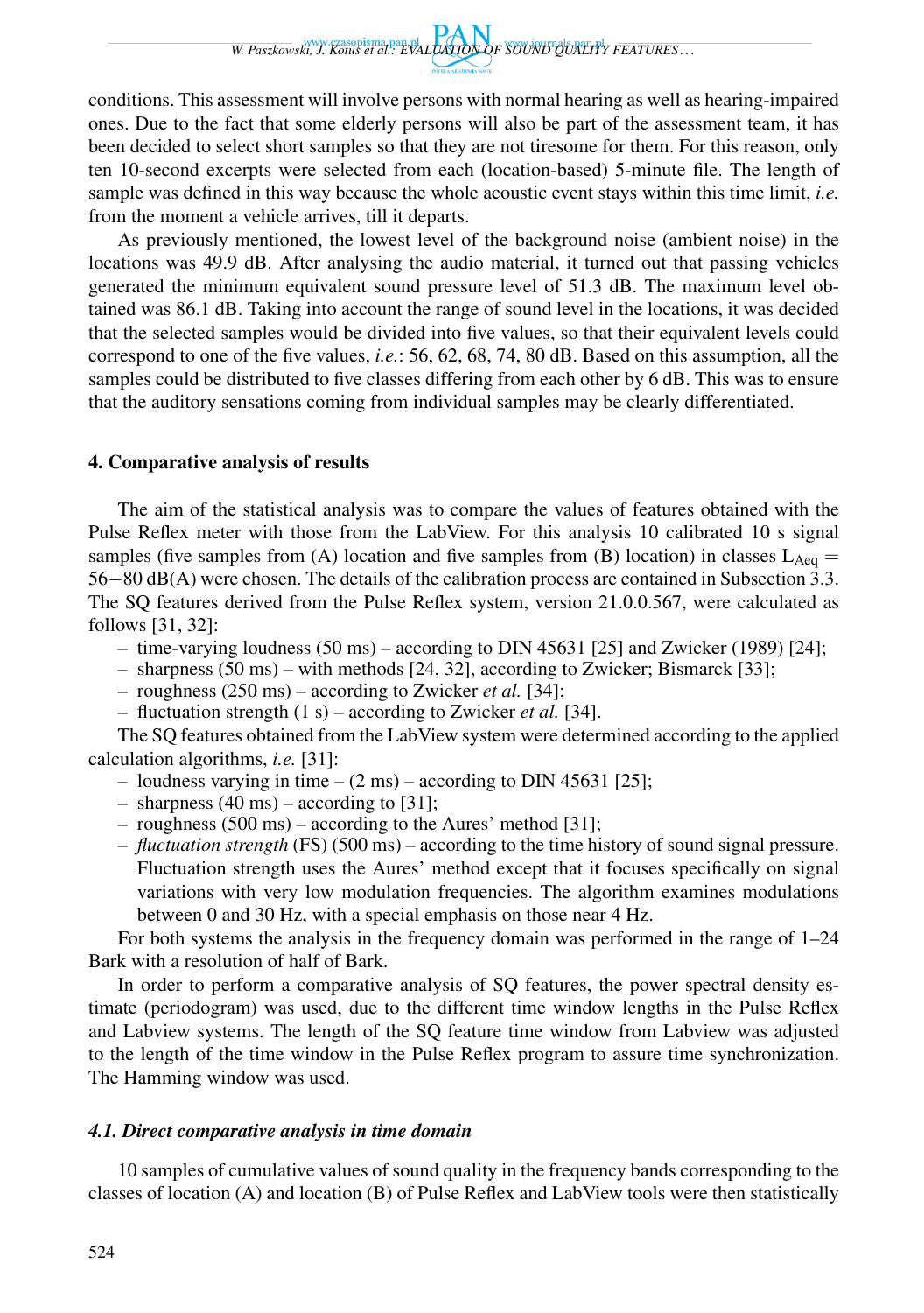We can be a specific the contract of the contract of the contract of the contract of the contract of the contract of the contract of the contract of the contract of the contract of the contract of the contract of the contr

analysed (see Table 2). For comparative purposes, the results of sound quality measurements in the selected measurement points were summarized. For the purpose of examining the statistical significance of the distribution of sound quality features of two samples within LabView and Pulse Reflex, the univariate analysis of variance was performed. The adopted level of significance was  $\alpha = 0.05$ .

| <b>TYPE OF</b><br><b>ANALYSIS</b> | $L_{Aeq}$ | <b>LOUDNESS</b> | <b>SHARPNESS</b> | <b>ROUGHNESS</b> | <b>FLUCTUATION</b><br><b>STRENGHT</b> |
|-----------------------------------|-----------|-----------------|------------------|------------------|---------------------------------------|
| Correlation coefficient           | 56        | 0.8034          | 0.9808           | 0.6396           | 0.1350                                |
|                                   | 62        | 0.6379          | 0.9700           | 0.6552           | 0.3463                                |
|                                   | 68        | 0.9390          | 0.9784           | 0.7829           | $-0.3853$                             |
|                                   | 74        | 0.5964          | 0.9808           | 0.9587           | 0.2847                                |
|                                   | 80        | 0.7647          | 0.9437           | 0.7928           | $-0.8670$                             |
|                                   | 56        | 0.1465          | 0.1357           | 0.9620           | 0.1377                                |
|                                   | 62        | 0.4013          | 0.1627           | 0.9604           | 0.3073                                |
| Standard deviation                | 68        | 0.9509          | 0.2275           | 1.0204           | 0.3601                                |
|                                   | 74        | 1.3355          | 0.2874           | 0.9993           | 0.4110                                |
|                                   | 80        | 1.6178          | 0.4115           | 0.8759           | 0.4013                                |

Table 2. Results of statistical analysis of parameters derived from the measurements and sound quality features.

The results presented in Table 2 are related to the statistical analysis of SQ features for the tested samples in locations (A) and (B). The presented results were referred to the assigned ranges of LAeq classes.

The tested 10 s samples represent acoustic events of passing vehicles, *i.e.* individual passenger cars. All samples were calibrated with reference to the  $L_{Aeq}$  classes. According to the assumptions of the research, the samples prepared in this way will be used in the next stage of research, *i.e.* in the psychoacoustic studies.

Figure 1 shows time characteristics of changes in time-varying loudness, designated for the audio samples recorded in a particular location, using the considered systems. There is clearly a high compatibility visible in the obtained characteristics, regardless of the location of the measurement. In both cases, the values obtained with LabView are slightly higher than the values obtained with Pulse Reflex. For location (B), there were higher instantaneous values of timevarying loudness compared with those for location (A). The obtained results may indicate that the perceived time-varying loudness for sample B is higher than the time-varying loudness for



Fig. 1. Time-varying loudness.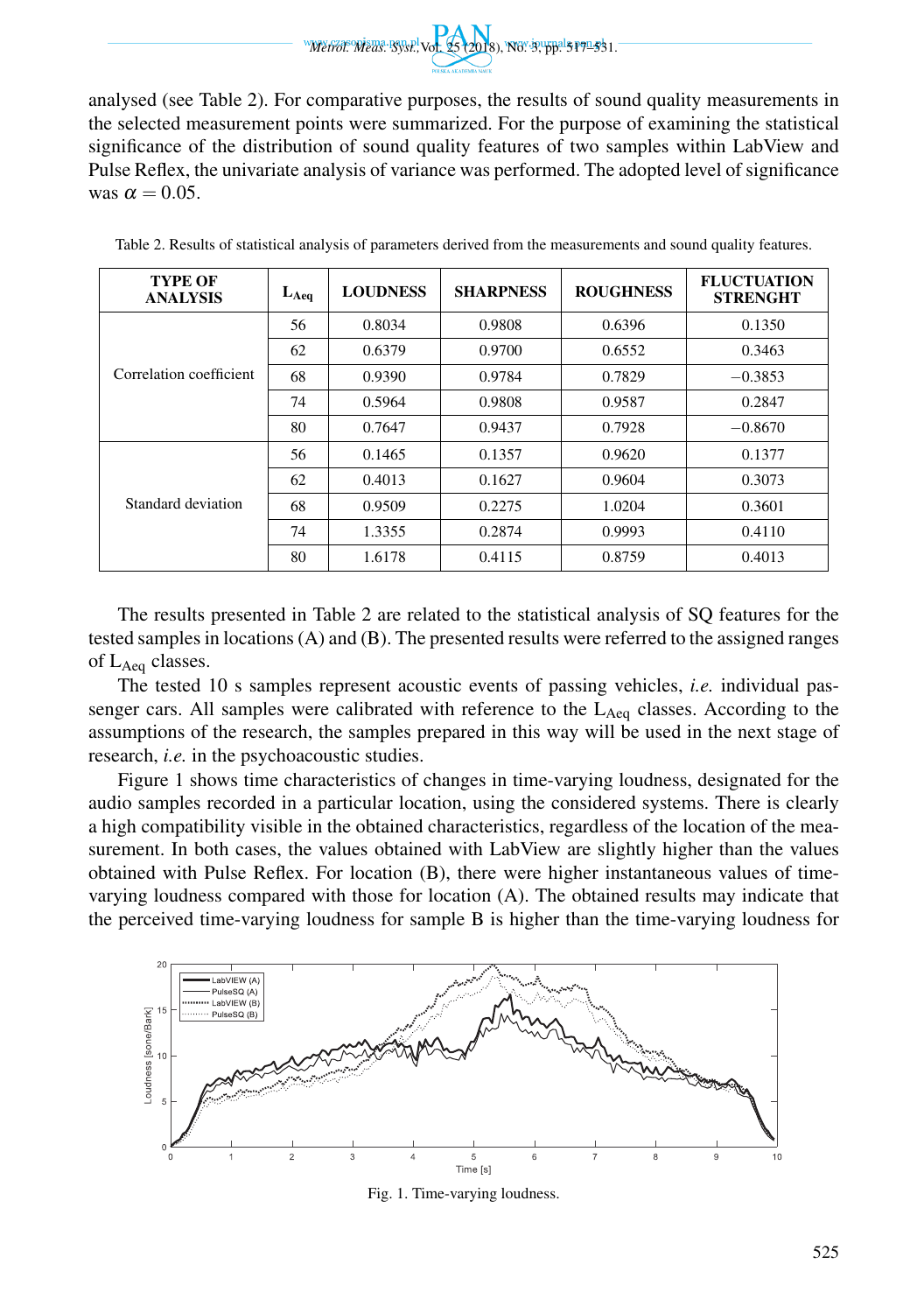*W. Paszkowski, J. Kotus et al.: EVALUATION OF SOUND QUALITY FEATURES . . .*

sample A. This result is different from the results of noise measurements expressed by indicators  $L_{Aeq}$ ,  $L_{Amax}$ ,  $L_{Cpk}$ . The reason for this is related to the shape of the corrective curve A, used to determine noise indicators (high dumping in the low and high frequencies). The process of determining the time-varying loudness parameter substantially differentiates from the method for determining the noise indicators.

## *4.2. Direct comparative analysis in frequency domain*

The SQ result samples obtained for the locations (A) and (B) were statistically evaluated to check whether the differences in the obtained characteristics are statistically significant. The first step of the analysis consisted in checking whether the variables have a normal distribution. If yes, then either the T-student test (variances known) or the Mann–Withney U test (variances not known, but should be equal) was performed. Otherwise, the Welch's t-test was employed.

Interpretation of the obtained results showed that for loudness, sharpness, roughness and fluctuation strength, the differences in the individual samples are statistically significant (Figs. 2 and 3, Table 3). On the other hand, for the loudness measure, there is a lack of statistical significance of results between LabView and Pulse Reflex (Fig. 2, Table 3).

| <b>LOCATION</b> | <b>MEASURE OF</b><br><b>SOUND QUALITY</b> | p           | <b>RESULTS OF THE TEST</b><br><b>FOR THE NULL HYPOTESIS</b> |                |
|-----------------|-------------------------------------------|-------------|-------------------------------------------------------------|----------------|
| A               | Loudness                                  | $p = 0.420$ | t-student                                                   | <b>YES</b>     |
|                 | Roughness                                 | p < 0.0001  | Mann-Whitney U test                                         | <b>YES</b>     |
|                 | <b>Sharpness</b>                          | p < 0.0001  | Mann-Whitney U test                                         | NO.            |
|                 | Fluctuation strength                      | p < 0.0001  | Mann-Whitney U test                                         | N <sub>O</sub> |
| B               | Loudness                                  | $p = 0.303$ | Mann-Whitney U test                                         | <b>YES</b>     |
|                 | Roughness                                 | p < 0.0001  | Welch's t-test                                              | N <sub>O</sub> |
|                 | <b>Sharpness</b>                          | p < 0.0001  | Mann-Whitney U test                                         | N <sub>O</sub> |
|                 | <b>Fluctuation</b> strength               | p < 0.0001  | Mann-Whitney U test                                         | N <sub>O</sub> |

Table 3. Results of statistical evaluation features of SQ samples (A) and (B) examined with LabView and Pulse Reflex tools (YES – no basis for rejection, NO – reject the hypothesis).

It should be noticed, that the absolute values of individual parameters, determined by using the considered systems, differ greatly among themselves. This is confirmed by the results of statistical analysis, on the basis of which, compatibility of the measurement systems was found only for the loudness parameter. Taking into account the relative changes observed for each location, an additional SQ compatibility analysis was performed. For this purpose, the values obtained with a particular system were divided by each other for considered locations.

Figures 2 and 3 show the distributions of sound quality indicators: loudness, roughness, sharpness, and fluctuation strength expressed in the Bark scale. The shapes of the roughness parameter obtained by the two considered systems differ much.

In Fig. 3 (right) for the Pulse Reflex system, parameter variation above 16 Bark was observed. For lower frequencies, the characteristics for locations (A) and (B) are constant. For the results obtained using LabView, the characteristics for locations (A) and (B) are alternately interleaved. However, starting at 16 Bark, the fluctuation strength for location B exceeds the fluctuation strength for location (A) regardless of the measurement system used.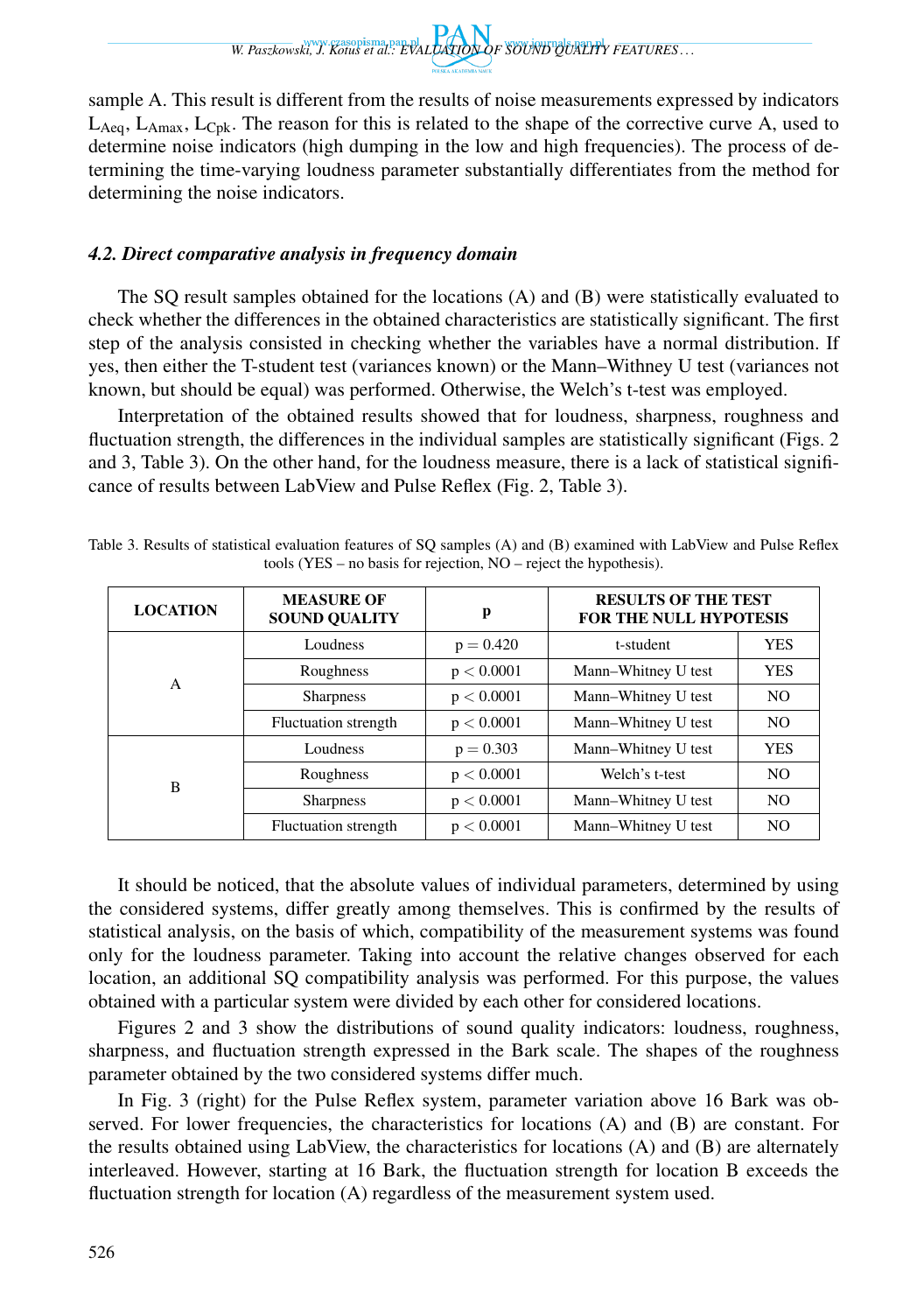

Fig. 2. Loudness in the frequency bands (left), roughness in the frequency bands (right).



Fig. 3. Sharpness in the frequency bands (left), fluctuation strength in the frequency bands (right).

#### *4.3. Relative comparative analysis for frequency domain*

A relative comparative statistical evaluation of SQ result samples obtained for locations (A) and (B) was performed to check whether the differences in obtained characteristics are statistically significant or not. The same samples as described in Subsection 4.2 were used in this scenario.

However, by analysing the shape of the characteristics obtained for a given system in the considered locations, there can be observed relative compatibility. For both Pulse Reflex and LabView, the roughness values are higher for the sample (A) compared with the values obtained for the sample (B). This is especially true for the ranges of 6–12 and 14–18 Barks. This result can be associated with the specificity of the generated signal, which is dependent on the type of the road surface on which the vehicles were moving.

This observation is even more visible in the case of the sharpness parameter. The sharpness values are higher in the range of  $6-12$  Barks for location (A), contrarily to higher frequencies in the Bark scale (14–24) where the sharpness values are larger for location (B). This is generally consistent with the sound tone for each location. In the case of the measurement point  $(A)$ , we are dealing with an uneven surface, which results in an increased sharpness parameter value in the range of 6–12 Bark bands. In location (B) the surface is smooth, which results in higher values of sharpness for Bark bands above 16.

In addition to the above described evaluation, the relative changes of a given parameter depending on the location were determined. The obtained results indicate that the Pulse Reflex and LabView systems, in a similar way, determine the relative change in the loudness and sharpness parameters in the whole frequency range expressed in Barks. To that end, correlation coefficients of the sample values  $(P(A)/L(A))$  and  $(P(B)/L(B))$  were calculated for every SQ parameter (see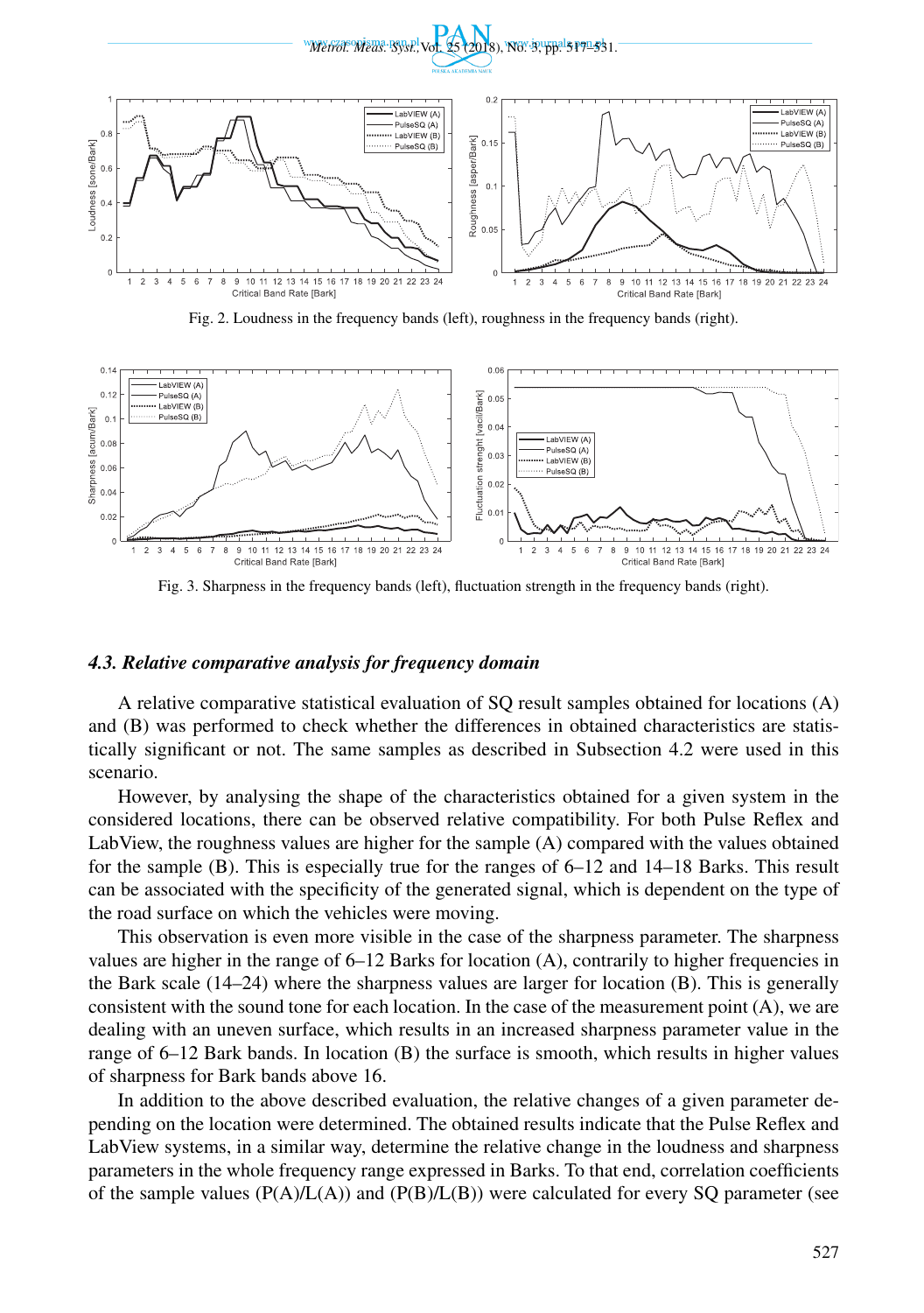plots presented in Figs. 4 and 5). The difference is smallest for loudness and sharpness (the correlation coefficient exceeds 0.9) and partly for roughness (the correlation coefficient exceeds 0.68). For fluctuation strength we did not observe correlation at all (the correlation coefficient equal to *−*0.02).



Fig. 4. Relative loudness (left) and relative roughness (right) in the frequency bands. Correlation coefficients are also presented.



Fig. 5. Relative sharpness (left) and relative fluctuation strength (right) in the frequency bands. Correlation coefficients are also presented.

### 5. Conclusions

The obtained values of SQ measurement refer to two locations and two systems, where audio signals were measured and recorded. Variability of acoustic parameter values derived from the noise signals was due to the varying signal resulting from the changes in the traffic type/parameters and characteristics corresponding to the measurement locations.

The results obtained in the study indicate that there occurs a significantly strong correlation between loudness and Leq. However, the correlation analysis carried out does not take into account statistical loudness models, *i.e.* N5, N10 – as Zwicker suggests [16]. In further psychoacoustic studies, the authors will use the spectral centroid for the SQ metrics correlation. The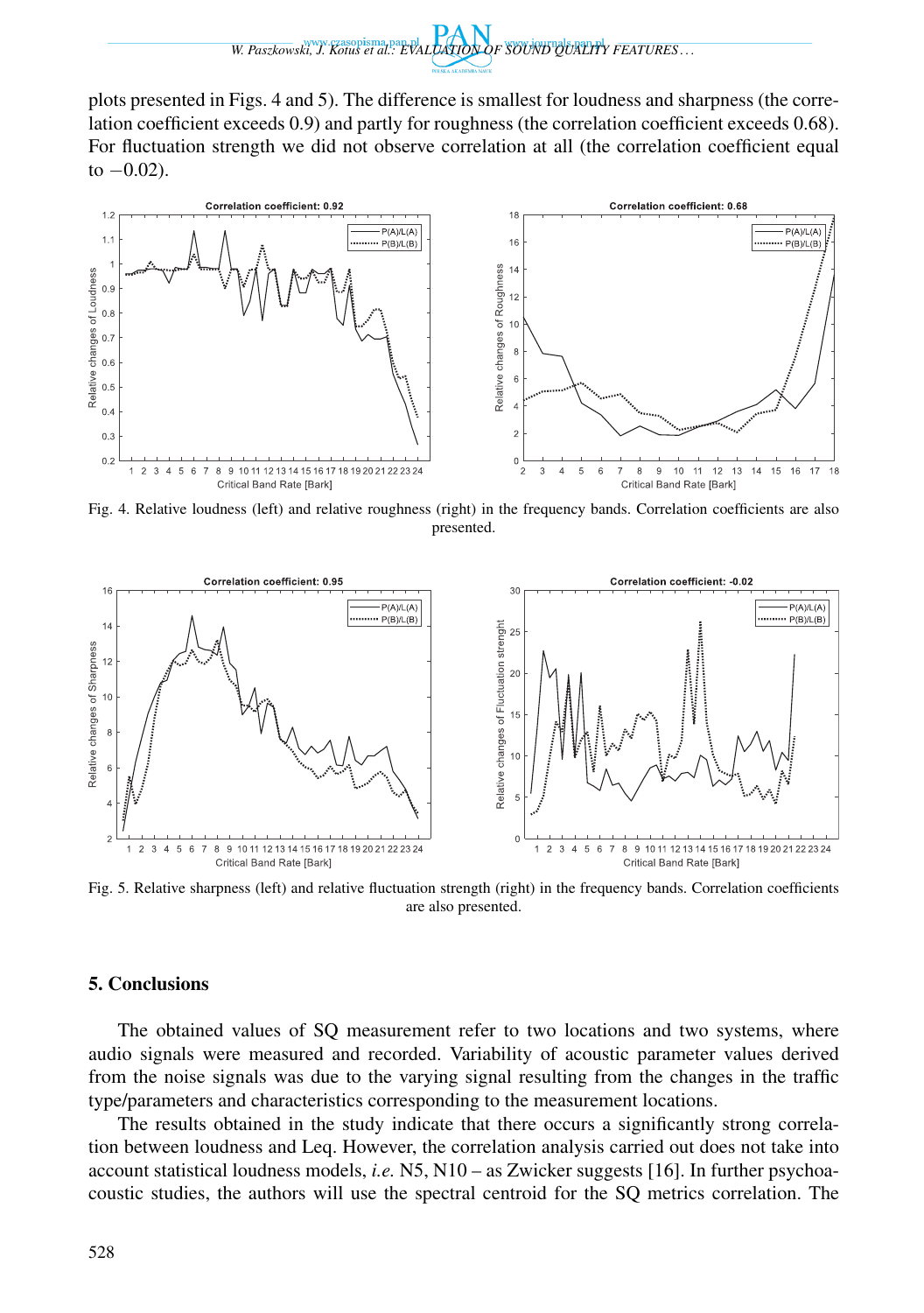

information about the fundamental frequency of the SQ metrics distribution will be used to build the noise annoyance model.

The SQ values derived from the recorded signals using the LabView and Pulse Reflex tools show a varying degree of similarity and inconformity. The differences of results for samples (A) and (B) can likely be caused by the algorithms applied to calculate SQ parameters in LabView and Pulse Reflex. The SQ-based measurements using Pulse Reflex were performed according to the DIN 45631/A1 standard [25]. In particular, the calculation of time-varying loudness by the LabView tool was based on DIN 45631/A1 standard [25]. The results obtained from the analysed samples for this parameter (Figs. 2 and 4) do not present significant differences, which was confirmed by the statistical assessment (Table 3). It should be noticed, that in the case of calculating sharpness and roughness features with the use of the LabView tool, the Aures method was applied. In that case, the differences between the tools used in the study for the above mentioned parameters are statistically significant. Specifically, the fluctuation strength parameter seems to be problematic while assessing it is based on the traffic noise. This may probably be due to the fact that the low frequency modulation of noise is more suitable for slow varying stationary noises.

The obtained results of the distribution of parameters describing sound quality, expressed on the Bark scale may be useful in assessing the type of the road surface, especially if the surfaces differ in texture. Changes of sound tone are particularly evident in the distribution of roughness and sharpness values.

In the future the annoyance of traffic noise using the method of loudness scaling will be investigated in laboratory conditions. The measurements will be performed to constitute a reference for replicating acoustic conditions occurred in an immediate vicinity of the road in the subjective listening tests. Moreover, additional analyses will be performed in accordance with a newly issued ISO standard [28].

### Acknowledgements

The research was partly subsidized by the Polish National Centre for Research and Development and the General Directorate of Public Roads and Motorways within the grant No. OT4- 4B/AGH-PG-WSTKT.

#### References

- [1] Directive 2002/49/EC of the European Parliament and of the Council of 25 June 2002 relating to the assessment and management of environmental noise.
- [2] Kaźmierczak J., Lipowczan A., Batko W., Rudno-Rudzińska B., Rudno-Rudziński K. (2006). GISclass systems of spatial information as the base for creating acoustic maps of urban areas. *Archives of Acoustics*, 31(4), 261–274.
- [3] Regulation of the Ministry of Environment of June 16 (2011) concerning measurements carried out in connection with the use of roads, railways, trams, airport and port. *Journal of Laws of the Republic of Poland*, 140.
- [4] Ordinance of the Minister of the Environment of October 1st 2012 changing the regulation on admissible noise levels in the environment.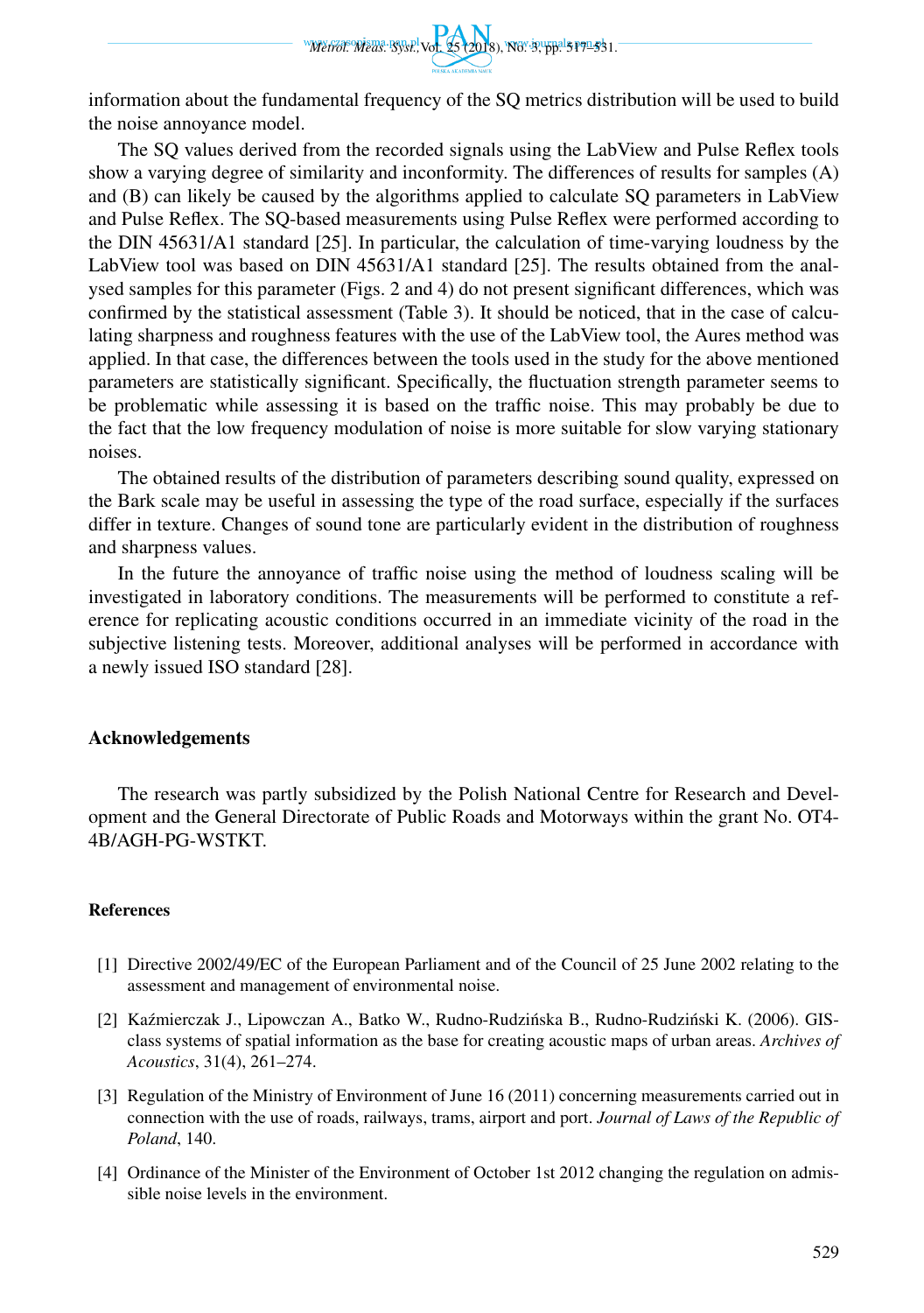*W. Paszkowski, J. Kotus et al.: EVALUATION OF SOUND QUALITY FEATURES . . .*

- [5] Garcia, J.S., Solano, J.J.P., Serrano, M.C., Camba, N.E.A., Castell, S.F., Asensi, A.S., Suay, F.M. (2016). Spatial Statistical Analysis of Urban Noise Data from a WASN Gathered by an IoT System: Application to a Small City. *Applied Sciences*, 6, 380.
- [6] Batko, W., Pawlik, P. (2012). New approach to the uncertainty assessment of acoustic effects in the environment. *Archives of Acoustics*, 37(1), 57–61.
- [7] Małecki, I., Engel, Z., Lipowczan, A., Sadowski, J. (1995). Problem of noise control in Poland on the way to European integration. *Proc. of 10th International Conference on NoiseControl '95*, Central Institute for Labour Protection.
- [8] Sadowski, J., Szudrowicz, B. (1975). *The influence of materials and construction on the acoustic climate in dwellings and its effect on residents health*. Building Research Institute, Warsaw.
- [9] Collective work, ed. J. Ka´zmierczak (2008). *A guide for self-government employees involved in the creation and use of strategic acoustic maps*. GIG, Katowice.
- [10] Lipowczan, A. (2010). Assessment of the quality and completeness of strategic noise maps as a basis for the development of noise protection programs. Conference GIOS, *Acoustics Committee PAN Gliwice*.
- [11] Kotus, J., Szczodrak, M., Czyzewski, A., Kostek, B. (2012). Distributed system for noise threat eval- ˙ uation based on psychoacoustic measurements. *Metrol. Meas. Syst.*, 19(2), 219–230.
- [12] Burnos, P., Gajda, J., Marszałek, Z., Piwowar, P., Sroka, R., Stencel, M., Żegleń, T. (2011). Road traffic parameters measuring system with variable structure. *Metrol. Meas. Syst*., 18(4), 659–666.
- [13] Wetlesen, T. (2013). Cloud computing for noise monitoring. Internoise and noise-congress and Conference Proceedings. Institute of Noise Control Engineering, 2987–2982.
- [14] Marciniuk, K., Szczodrak, M., Kostek, B. (2016). Performance of Noise Map Service Working in Cloud Computing Environment. *Archives of Acoustics*, 41(2), 297–302.
- [15] Kaczmarek, T., Preis, A. (2010). Annoyance of Time-Varying Road-traffic Noise. *Archives of Acoustics*, 35(3), 383–393.
- [16] Fastl, H., Zwicker, E. (2007). *Psychoacoustics: Facts and models*. 3rd Edition Springer-Verlag, Berlin.
- [17] Brink, M., Schreckenberg, D., Vienneau, D., Cajochen, C., Wunderli, J.M., Probst-Hensch, N., Röösli, M. (2016). Effects of Scale, Question Location, Order of Response Alternatives, and Season on Self-Reported Noise Annoyance Using ICBEN Scales: A Field Experiment. *Int. J. Environ Res. Public. Health*, 13(11), 1163.
- [18] Méline, J., Van Hulst, A., Thomas, F., Karusisi, N., Chaix, B. (2013). Transportation noise and annoyance related to road traffic in the French RECORD study. *International Journal of Health Geographics*, 12(44).
- [19] Paszkowski, W., Loska, A. (2017). The use of neural network model in the assessment of annoyance of the industrial noise sources. In: Burduk A., Mazurkiewicz D. (eds) Intelligent Systems in Production Engineering and Maintenance – ISPEM. *Advances in Intelligent Systems and Computing*, 637, 428– 439.
- [20] Paszkowski, W., Loska, A. (2017). The use of data mining methods for the psychoacoustic assessment of noise in urban environment. Proceedings of 17th International Multidisciplinary Scientific GeoConference: *Ecology, Economics, Education and Legislation. Ecology and Environmental Protection*, 17(52), 1059–1066.
- [21] Paszkowski, W., Dąbrowski, M. (2017). The use of acoustic maps in modeling features of objects oriented on acoustic quality of the environment. Proceedings of 17th International Multidisciplinary Scientific GeoConference. *Informatics, geoinformatics and remote sensing*. *Cartography and GIS*, 17(23), 769–776.